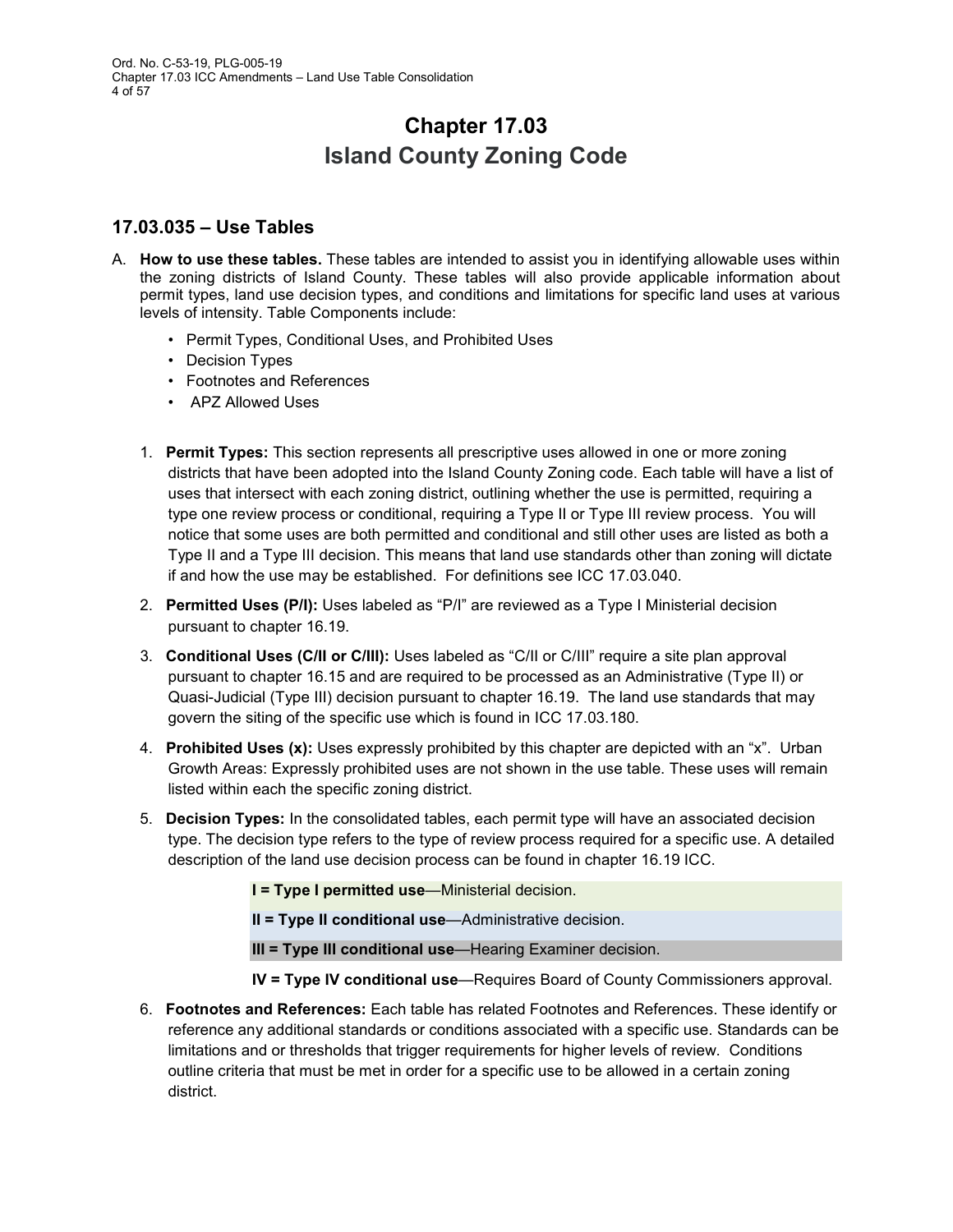- a. Footnote: The table footnotes state any additional standard or condition for a particular use that is not found in any other section or chapter of this code. The number of a footnote will always correspond with a number in the table.
- b. Reference: The reference column show relevant sections of code that contain additional standards or conditions for the use. The references will cite specific sections related to a specific use. These sections may outline limitations, threshold triggers for higher levels of review, and/or other additional criteria associated with the use.
- 7. **Aircraft Accident Potential Zone (APZ):** A section of each table is dedicated to uses allowed within the Accident Potential Zone (APZ). Within the APZ section there are three separate zones: Clear Zone, APZ I, and APZ II. Within the consolidated land use tables each APZ zone will intersect with each of the listed uses showing if the use is allowed, not allowed or unlisted.
	- a. Allowed Uses: a use that is allowed in a specific section of the APZ will show a "Yes" at the intersection point of the use and the zone.
	- b. Not Allowed Uses: a use that is not allowed within a specific section of the APZ will show a "No" at the intersection of the use and the zone.
	- c. UGA APZ: The APZ table for the Urban Growth Area was not consolidated into the comprehensive use table, and can be found in the APZ land use standards section (ICC 17.03.180.Z.2).

## 8. **Unlisted Uses:**

- a. All uses not explicitly allowed or explicitly prohibited will be considered an unlisted use. All unlisted uses should be classified into an allowed or not allowed use through a code interpretation pursuant to section 17.03.190.
- b. APZ: Any use that has an asterisk under the APZ section is considered unlisted. These uses were not identified or considered at the time the Accident Potential Zone was adopted into Island County Code. Unlisted uses shall follow the zoning code interpretation process (ICC 17.03.190) with consideration of the most recent AICUZ Study Update for Naval Air Station Whidbey Island's Ault Field and Outlying Landing Field Coupeville.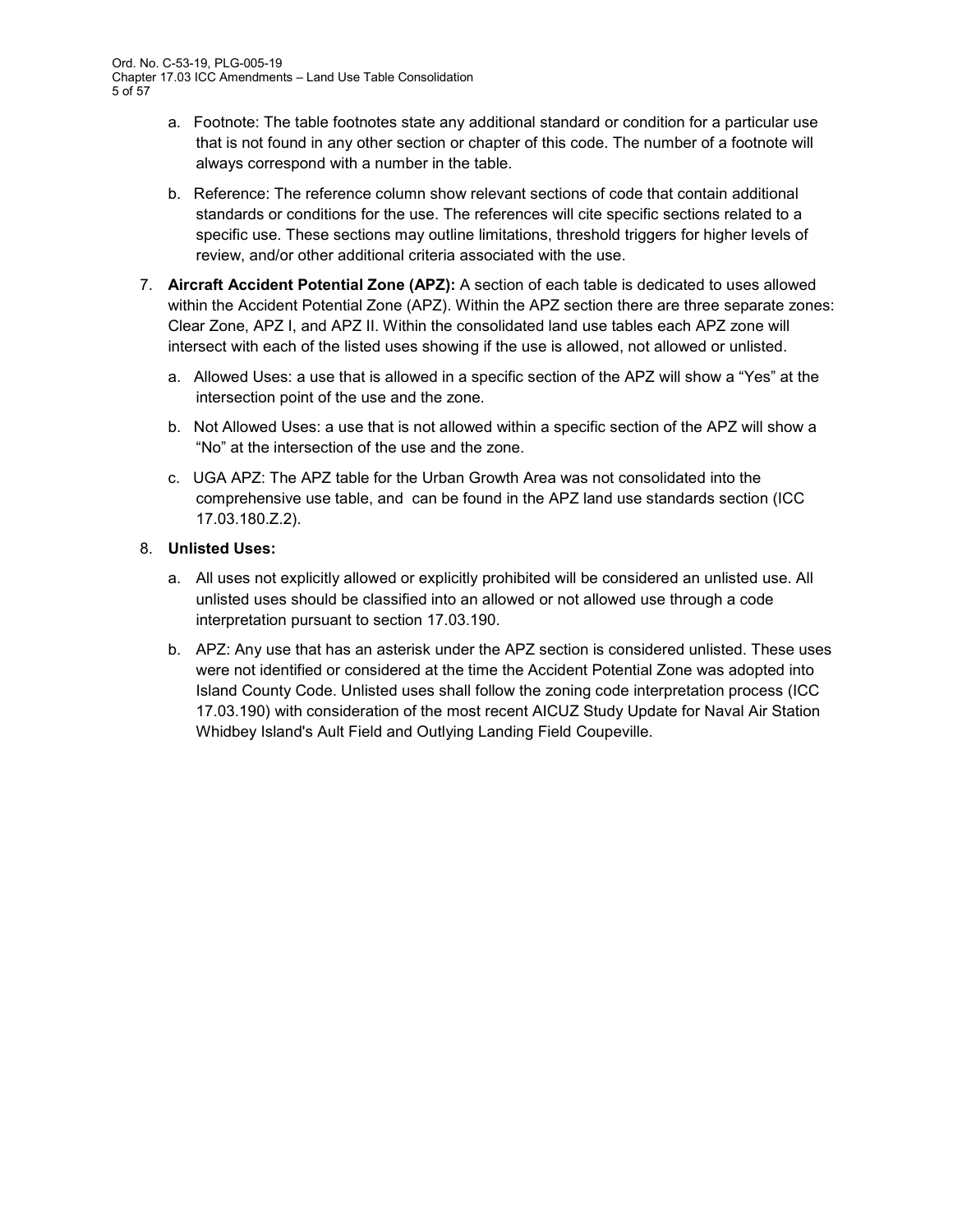B. **Rural Lands Use Table.** Uses in the Rural (R), Rural Agriculture (RA), Rural Forest (RF), Commercial Agriculture (CA), and Parks (PK) zoning districts shall be as shown in Table 17.03.035.B.

| Table 17.03.035.B. Rural Lands Uses                                                                                                                                                  |                                                                          | <b>ZONING DISTRICT</b>            |                                    |                               |                                         |              |                                 |                             |             |               |
|--------------------------------------------------------------------------------------------------------------------------------------------------------------------------------------|--------------------------------------------------------------------------|-----------------------------------|------------------------------------|-------------------------------|-----------------------------------------|--------------|---------------------------------|-----------------------------|-------------|---------------|
| Type I Permitted Use - Ministerial Decision<br>Type II Conditional Use - Administrative Decision<br>Type III Conditional Use - Quasi- Judicial Decision<br>Prohibited= $X^{\dagger}$ | <b>APZ Overlay</b><br>Prohibited<br>May be Permitted<br>* Not identified | <b>Rural</b>                      | <b>Rural</b><br><b>Agriculture</b> | <b>Rural</b><br><b>Forest</b> | <b>Commercial</b><br><b>Agriculture</b> | <b>Parks</b> | <b>ICC</b><br><b>References</b> |                             | <b>APZ</b>  |               |
| <b>RESIDENTIAL USES</b>                                                                                                                                                              |                                                                          | R                                 | <b>RA</b>                          | <b>RF</b>                     | CA                                      | <b>PK</b>    | See Also                        | <b>CLEAR</b><br><b>ZONE</b> | <b>APZI</b> | <b>APZ II</b> |
| Accessory living quarters                                                                                                                                                            |                                                                          | P/I                               | P/I                                | P/I                           | P/I                                     |              | 17.03.180.I                     | <b>No</b>                   | <b>No</b>   | Yes           |
| Accessory use or building                                                                                                                                                            |                                                                          | $P/I^{(1)}$ C/II <sup>(1,2)</sup> | P/I                                | P/I                           | P/I                                     |              |                                 | <b>No</b>                   | Yes         | <b>Yes</b>    |
| Farm worker housing                                                                                                                                                                  |                                                                          |                                   | P/I                                |                               | P/I                                     |              |                                 | <b>No</b>                   | <b>No</b>   | <b>Yes</b>    |
| Group home                                                                                                                                                                           |                                                                          | $P/I$ $C/II^{(3)}$                | $P/I$ $C/II^{(3)}$                 | $P/I$ $C/II3$                 | $P/I$ $C/II^{(3)}$                      |              | 17.03.180.L(4),(5)              | <b>No</b>                   | <b>No</b>   | <b>No</b>     |
| Guest cottage                                                                                                                                                                        |                                                                          | P/I                               | P/I                                | P/I                           | P/I                                     |              | 17.03.180.I                     | <b>No</b>                   | <b>No</b>   | <b>Yes</b>    |
| Mobile/ manufactured home(s)                                                                                                                                                         |                                                                          | P/I                               | P/I                                | P/I                           | P/I                                     |              | 17.03.180.N                     | <b>No</b>                   | Yes         | <b>Yes</b>    |
| Mobile/manufactured home park                                                                                                                                                        |                                                                          | C/III                             |                                    | C/III                         |                                         |              | 17.03.180.0                     | <b>No</b>                   | <b>No</b>   | <b>No</b>     |
| Single family dwelling                                                                                                                                                               |                                                                          | P/I                               | P/I                                | P/I                           | P/I                                     | $P/I^{23}$   |                                 | <b>No</b>                   | Yes         | Yes           |
| <b>COMMERCIAL USES</b>                                                                                                                                                               |                                                                          | R                                 | <b>RA</b>                          | RF                            | CA                                      | <b>PK</b>    | See Also                        | <b>CLEAR</b><br><b>ZONE</b> | <b>APZI</b> | <b>APZ II</b> |
| Home occupation                                                                                                                                                                      |                                                                          | P/I                               | P/I                                | P/I                           | P/I                                     |              | 17.03.180.K                     | <b>No</b>                   | <b>No</b>   | Yes           |
| Home industries                                                                                                                                                                      |                                                                          | $C/III^{(4)}$<br>C/II             | $C/III^{(4)}$<br>C/II              | C/III <sup>(4)</sup><br>C/II  | $C/III^{(4)}$<br>C/II                   |              | 17.03.180.J                     | <b>No</b>                   | <b>No</b>   | Yes           |
| Bed and breakfast inn                                                                                                                                                                |                                                                          | C/II                              | C/II                               | C/II                          | C/II                                    |              | 17.03.180.B                     | <b>No</b>                   | <b>No</b>   | <b>No</b>     |
| Bed and breakfast rooms                                                                                                                                                              |                                                                          | P/I                               | P/I                                | P/I                           | P/I                                     |              | 17.03.180.J                     | <b>No</b>                   | Yes         | Yes           |
| Buildings normally associated with low intensity park development                                                                                                                    |                                                                          |                                   |                                    |                               |                                         | $P/I^{(22)}$ |                                 |                             | $\star$     |               |
| Campground and recreation vehicle park                                                                                                                                               |                                                                          | C/II                              |                                    | C/II                          |                                         |              | $17.03.180 \cdot T(4)$          | No                          | <b>No</b>   | <b>No</b>     |
| Community center                                                                                                                                                                     |                                                                          |                                   |                                    |                               |                                         | C/II         |                                 |                             | $\star$     |               |
| Country inn                                                                                                                                                                          |                                                                          | $C/III^{(6)}$                     |                                    |                               |                                         |              | 17.03.180.D                     | <b>No</b>                   | <b>No</b>   | <b>No</b>     |
| Critical areas archaeological or historical education and/or interpretative areas                                                                                                    |                                                                          |                                   |                                    |                               |                                         | $P/I$ $C/II$ |                                 |                             | $\star$     |               |
| Equestrian center                                                                                                                                                                    |                                                                          | $C/III^{(7)}$<br>C/II             | $C/III^{(7)}$<br>C/II              | $C/III^{(7)}$<br>C/II         | $C/III^{(7)}$<br>C/II                   |              | $17.03.180 \cdot T(5)$          | <b>No</b>                   | <b>No</b>   | <b>No</b>     |
| Facilities for the performance and teaching of arts and crafts                                                                                                                       |                                                                          |                                   |                                    |                               |                                         | C/II         |                                 |                             | $\star$     |               |
| Gun club and shooting range                                                                                                                                                          |                                                                          | C/III                             | C/III                              | C/III                         |                                         |              | $17.03.180 \cdot T(6)$          | <b>No</b>                   | <b>No</b>   | <b>No</b>     |
| Marijuana processor                                                                                                                                                                  |                                                                          | C/II                              | C/II                               | C/II                          | C/II                                    |              | 17.03.180.BB(2)                 | <b>No</b>                   | Yes         | <b>Yes</b>    |
| Marijuana producer                                                                                                                                                                   |                                                                          | P/I<br>C/II C/III                 | P/I<br>C/II C/III                  | P/I<br>C/II C/III             | P/I<br>C/II C/III                       |              | 17.03.180.BB(1)                 | <b>No</b>                   | Yes         | Yes           |
| Mini storage                                                                                                                                                                         |                                                                          | C/III                             |                                    |                               |                                         |              | 17.03.180.C                     | <b>No</b>                   | Yes         | Yes           |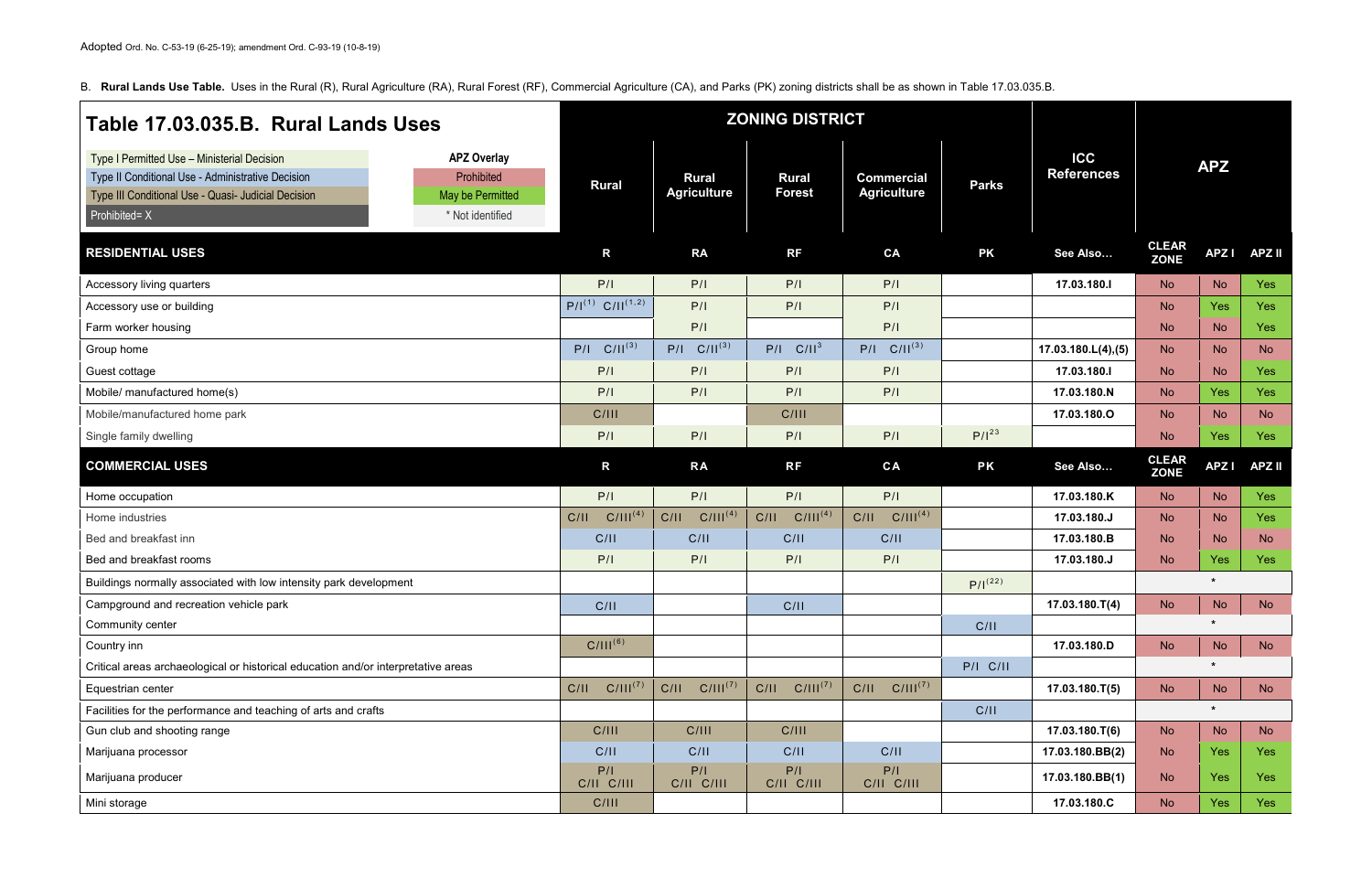| Table 17.03.035.B. Rural Lands Uses                                                                                                                                                                                                                  |                                         | <b>ZONING DISTRICT</b>             |                               |                                         |              |                                 |                             |             |                    |
|------------------------------------------------------------------------------------------------------------------------------------------------------------------------------------------------------------------------------------------------------|-----------------------------------------|------------------------------------|-------------------------------|-----------------------------------------|--------------|---------------------------------|-----------------------------|-------------|--------------------|
| <b>APZ Overlay</b><br>Type I Permitted Use - Ministerial Decision<br>Type II Conditional Use - Administrative Decision<br>Prohibited<br>Type III Conditional Use - Quasi- Judicial Decision<br>May be Permitted<br>Prohibited= X<br>* Not identified | <b>Rural</b>                            | <b>Rural</b><br><b>Agriculture</b> | <b>Rural</b><br><b>Forest</b> | <b>Commercial</b><br><b>Agriculture</b> | <b>Parks</b> | <b>ICC</b><br><b>References</b> |                             | <b>APZ</b>  |                    |
| <b>PARKS &amp; SMALL-SCALE RECREATIONAL AND TOURIST USES</b>                                                                                                                                                                                         | R                                       | <b>RA</b>                          | <b>RF</b>                     | CA                                      | <b>PK</b>    | See Also                        | <b>CLEAR</b><br><b>ZONE</b> | <b>APZI</b> | <b>APZ II</b>      |
| Public/community boat launch                                                                                                                                                                                                                         | C/II                                    |                                    | C/II                          |                                         |              |                                 | <b>No</b>                   | <b>Yes</b>  | Yes:               |
| Recreation area or use                                                                                                                                                                                                                               |                                         |                                    |                               |                                         | $P/I^{(24)}$ |                                 |                             | $\star$     |                    |
| Recreational aerial activities                                                                                                                                                                                                                       |                                         | C/II                               | C/II                          | C/II                                    |              | $17.03.180 \cdot T(7)$          | <b>No</b>                   | <b>No</b>   | <b>No</b>          |
| Rural event center                                                                                                                                                                                                                                   | C/III<br>C/II                           | C/III<br>C/II                      | C/III<br>C/II                 |                                         |              | 17.03.180.EE                    | <b>No</b>                   | <b>No</b>   | <b>No</b>          |
| Rural Winery, Cidery, Distillery facilities                                                                                                                                                                                                          | $C/III^{(16)}$<br>C/II                  | $C/II$ $C/III^{(16)}$              |                               | $P/I$ $C/II^{(16)}$                     |              | 17.03.180.DD                    | <b>No</b>                   | <b>No</b>   | No <sup>(19)</sup> |
| Small scale recreation and tourist uses                                                                                                                                                                                                              | C/II<br>C/III                           |                                    |                               |                                         | C/II         | 17.03.180.T                     | <b>No</b>                   | <b>No</b>   | <b>No</b>          |
| Special Events, Rural Commercial Events                                                                                                                                                                                                              | C/II<br>P/I                             | C/II<br>P/I                        | C/II<br>P/I                   | C/II<br>P/I                             | P/I<br>C/II  | 17.03.180.EE                    |                             | $\star$     |                    |
| Surface mining                                                                                                                                                                                                                                       | C/III                                   | C/III                              | C/III                         | X                                       |              | 17.03.180.U                     | <b>No</b>                   | <b>Yes</b>  | Yes:               |
| Temporary uses                                                                                                                                                                                                                                       | P/I                                     | P/I                                | P/I                           | P/I                                     |              | 17.03.180.V                     | <b>No</b>                   | <b>No</b>   | Yes                |
| Unenclosed stadium                                                                                                                                                                                                                                   |                                         |                                    |                               |                                         | C/II         |                                 |                             | $\star$     |                    |
| <b>INSTITUTIONAL USES</b>                                                                                                                                                                                                                            | $\mathsf{R}$                            | <b>RA</b>                          | <b>RF</b>                     | CA                                      | <b>PK</b>    | See Also                        | <b>CLEAR</b><br><b>ZONE</b> | <b>APZI</b> | <b>APZ II</b>      |
| Animal shelter                                                                                                                                                                                                                                       | C/II                                    | C/II                               | C/II                          |                                         |              | 17.03.180.L(10)                 | <b>No</b>                   | <b>No</b>   | Yes                |
| Church                                                                                                                                                                                                                                               | $C/III^{(5)}$                           | $C/III^{(5)}$                      | $C/III^{(5)}$                 |                                         |              | 17.03.180.L.1                   | <b>No</b>                   | <b>No</b>   | <b>No</b>          |
| <b>Communication tower</b>                                                                                                                                                                                                                           | C/II<br>C/III                           | C/II<br>C/III                      | C/II<br>C/III                 | C/II<br>C/III                           |              | 17.03.180.L(8)                  | <b>No</b>                   | <b>No</b>   | Yes                |
| Day care center (small)                                                                                                                                                                                                                              |                                         | C/II                               | C/II                          | C/II                                    |              | 17.03.180.L(5)                  | <b>No</b>                   | <b>No</b>   | <b>No</b>          |
| Day care nursery (6 or fewer persons)                                                                                                                                                                                                                | P/I                                     | P/I                                | P/I                           | P/I                                     |              | 17.03.180.L(4)                  | <b>No</b>                   | <b>No</b>   | <b>No</b>          |
| Fire station                                                                                                                                                                                                                                         | $C/II^{(8)}$<br>P/I                     |                                    |                               |                                         |              | 17.03.180.L(9)                  | <b>No</b>                   | <b>No</b>   | Yes                |
| Kennel                                                                                                                                                                                                                                               | $C/II^{(9)}$                            | C/II                               | C/II                          |                                         |              | 17.03.180.L(10)                 | <b>No</b>                   | <b>No</b>   | Yes                |
| Libraries and museums                                                                                                                                                                                                                                |                                         |                                    |                               |                                         | C/II         |                                 |                             | $\star$     |                    |
| Schools, public and private                                                                                                                                                                                                                          | P/I<br>C/II C/III                       | P/I<br>C/II C/III I                | P/I<br>C/II C/III             | P/I<br>C/II C/III                       |              | 17.03.180.L(2)                  | <b>No</b>                   | <b>No</b>   | <b>No</b>          |
| Veterinarian clinic                                                                                                                                                                                                                                  |                                         |                                    |                               | P/I                                     |              |                                 | <b>No</b>                   | <b>No</b>   | <b>No</b>          |
| <b>AGRICULTURE AND FORESTRY USES</b>                                                                                                                                                                                                                 | $\mathsf{R}$                            | <b>RA</b>                          | <b>RF</b>                     | CA                                      | <b>PK</b>    | See Also                        | <b>CLEAR</b><br><b>ZONE</b> | <b>APZI</b> | <b>APZ II</b>      |
| Agricultural products-Growing, harvesting, managing, selling and processing                                                                                                                                                                          | $P/I^{(11)}$<br>C/II <sup>(10,12)</sup> | $P/I^{(12)}$                       | $P/I^{(12)}$                  | $P/I^{(12)}$                            |              |                                 | Yes <sup>(20)</sup>         | Yes         | Yes                |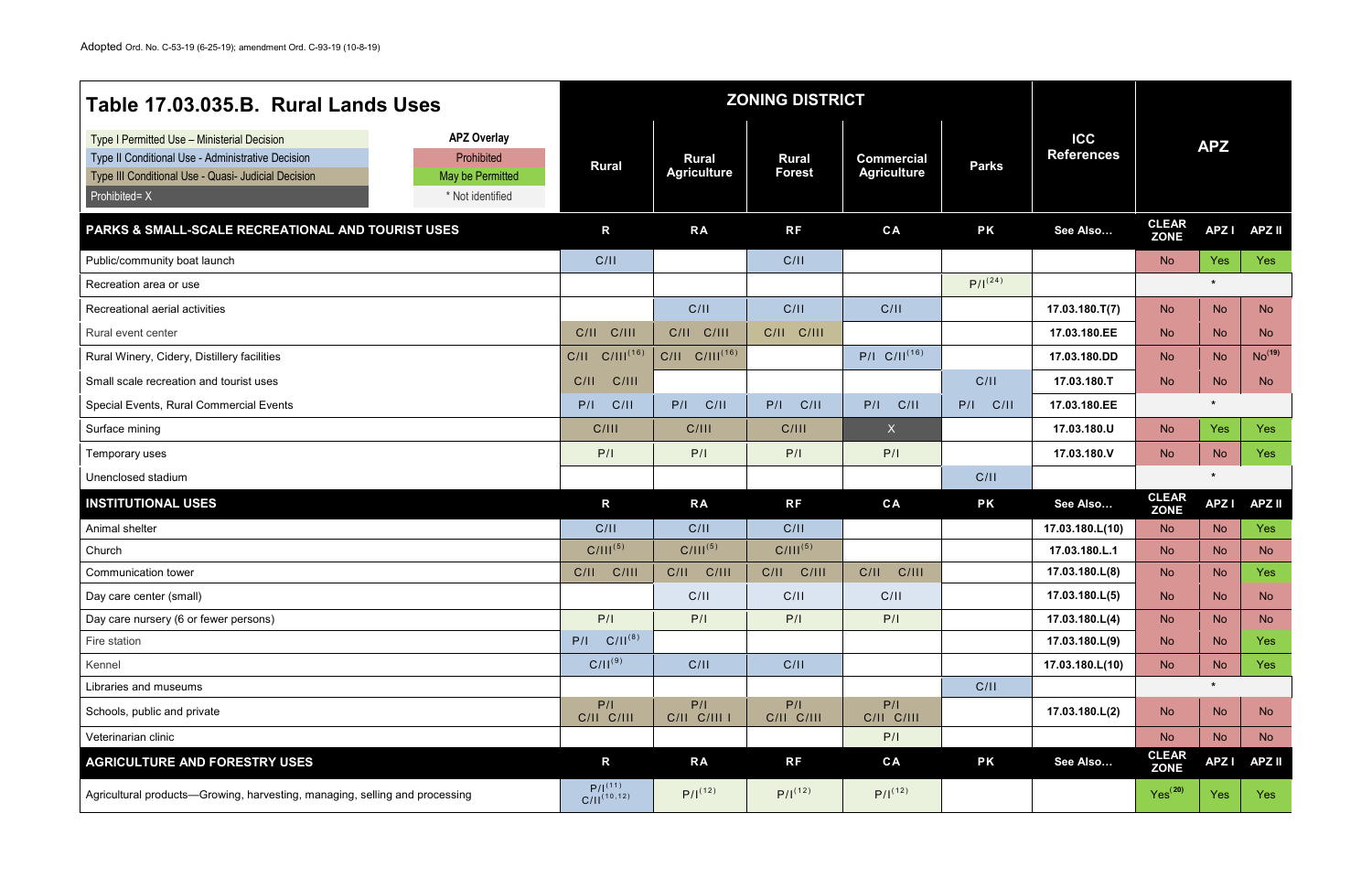| Table 17.03.035.B. Rural Lands Uses                                                                                                                                                                                                                                                                                                                                                                                                                                                                                                                                                                                                                                                                                                                                                                                                                                                                                           |                                                                          |                                   |                                                                 | <b>ZONING DISTRICT</b>                                        |                                                                                                                                                                                         |              |                                                                                                                                                                                                                                                                                                                                |                             |             |               |
|-------------------------------------------------------------------------------------------------------------------------------------------------------------------------------------------------------------------------------------------------------------------------------------------------------------------------------------------------------------------------------------------------------------------------------------------------------------------------------------------------------------------------------------------------------------------------------------------------------------------------------------------------------------------------------------------------------------------------------------------------------------------------------------------------------------------------------------------------------------------------------------------------------------------------------|--------------------------------------------------------------------------|-----------------------------------|-----------------------------------------------------------------|---------------------------------------------------------------|-----------------------------------------------------------------------------------------------------------------------------------------------------------------------------------------|--------------|--------------------------------------------------------------------------------------------------------------------------------------------------------------------------------------------------------------------------------------------------------------------------------------------------------------------------------|-----------------------------|-------------|---------------|
| Type I Permitted Use - Ministerial Decision<br>Type II Conditional Use - Administrative Decision<br>Type III Conditional Use - Quasi- Judicial Decision<br>$P$ rohibited= $X'$                                                                                                                                                                                                                                                                                                                                                                                                                                                                                                                                                                                                                                                                                                                                                | <b>APZ Overlay</b><br>Prohibited<br>May be Permitted<br>* Not identified | <b>Rural</b>                      | <b>Rural</b><br><b>Agriculture</b>                              | <b>Rural</b><br><b>Forest</b>                                 | <b>Commercial</b><br><b>Agriculture</b>                                                                                                                                                 | <b>Parks</b> | <b>ICC</b><br><b>References</b>                                                                                                                                                                                                                                                                                                |                             | <b>APZ</b>  |               |
| Farm equipment storage and repair facilities                                                                                                                                                                                                                                                                                                                                                                                                                                                                                                                                                                                                                                                                                                                                                                                                                                                                                  |                                                                          |                                   |                                                                 |                                                               | P/I                                                                                                                                                                                     |              |                                                                                                                                                                                                                                                                                                                                | <b>No</b>                   | <b>Yes</b>  | Yes           |
| Farm or forest products stand                                                                                                                                                                                                                                                                                                                                                                                                                                                                                                                                                                                                                                                                                                                                                                                                                                                                                                 |                                                                          | P/I                               | $P/I^{(13)}$                                                    | $P/I^{(13)}$                                                  | $P/I^{(13)}$                                                                                                                                                                            |              | 17.03.180.H                                                                                                                                                                                                                                                                                                                    | <b>No</b>                   | <b>No</b>   | Yes           |
| Forest products—Growing, harvesting, managing, selling and processing                                                                                                                                                                                                                                                                                                                                                                                                                                                                                                                                                                                                                                                                                                                                                                                                                                                         |                                                                          | $P/I^{(27)}$ C/II <sup>(14)</sup> | $P/I^{(12)(21)}$                                                | P/I                                                           | $P/I^{(15)}$                                                                                                                                                                            |              |                                                                                                                                                                                                                                                                                                                                | <b>No</b>                   | <b>Yes</b>  | Yes           |
| Livestock husbandry                                                                                                                                                                                                                                                                                                                                                                                                                                                                                                                                                                                                                                                                                                                                                                                                                                                                                                           |                                                                          | P/I                               | P/I                                                             | P/I                                                           | P/I                                                                                                                                                                                     |              |                                                                                                                                                                                                                                                                                                                                | <b>No</b>                   | <b>Yes</b>  | Yes           |
| <b>Seasonal Farmers Market</b>                                                                                                                                                                                                                                                                                                                                                                                                                                                                                                                                                                                                                                                                                                                                                                                                                                                                                                |                                                                          | P/I                               | P/I                                                             | P/I                                                           | P/I                                                                                                                                                                                     |              | 17.03.180H                                                                                                                                                                                                                                                                                                                     | <b>No</b>                   | <b>No</b>   | <b>No</b>     |
| <b>UTILITES/GENERAL USES</b>                                                                                                                                                                                                                                                                                                                                                                                                                                                                                                                                                                                                                                                                                                                                                                                                                                                                                                  |                                                                          | $\mathsf{R}$                      | <b>RA</b>                                                       | <b>RF</b>                                                     | CA                                                                                                                                                                                      | <b>PK</b>    | See Also                                                                                                                                                                                                                                                                                                                       | <b>CLEAR</b><br><b>ZONE</b> | <b>APZI</b> | <b>APZ II</b> |
| <b>Essential public facilities</b>                                                                                                                                                                                                                                                                                                                                                                                                                                                                                                                                                                                                                                                                                                                                                                                                                                                                                            |                                                                          | C/III                             | C/III                                                           |                                                               | X                                                                                                                                                                                       |              | 17.03.180.CC                                                                                                                                                                                                                                                                                                                   | <b>No</b>                   | <b>No</b>   | <b>No</b>     |
| Helipad                                                                                                                                                                                                                                                                                                                                                                                                                                                                                                                                                                                                                                                                                                                                                                                                                                                                                                                       |                                                                          | $\mathsf{X}$                      |                                                                 |                                                               |                                                                                                                                                                                         |              |                                                                                                                                                                                                                                                                                                                                |                             | $\star$     |               |
| Parking                                                                                                                                                                                                                                                                                                                                                                                                                                                                                                                                                                                                                                                                                                                                                                                                                                                                                                                       |                                                                          |                                   |                                                                 |                                                               |                                                                                                                                                                                         | P/I          |                                                                                                                                                                                                                                                                                                                                |                             | $\star$     |               |
| Utilities (Major and Minor)                                                                                                                                                                                                                                                                                                                                                                                                                                                                                                                                                                                                                                                                                                                                                                                                                                                                                                   |                                                                          | $P/I$ $C/II^{(17)}$               | $P/I^{(18)}$                                                    | $P/I^{(18)}$                                                  | $P/I^{(18)}$                                                                                                                                                                            |              |                                                                                                                                                                                                                                                                                                                                | <b>No</b>                   | Yes         | Yes           |
| Water tank                                                                                                                                                                                                                                                                                                                                                                                                                                                                                                                                                                                                                                                                                                                                                                                                                                                                                                                    |                                                                          | $P/I$ C/ $II^{(26)}$              | P/I                                                             | <b>P/I C/II</b>                                               | P/I                                                                                                                                                                                     |              | 17.03.180.L.3                                                                                                                                                                                                                                                                                                                  | <b>No</b>                   | Yes         | Yes           |
| * Use is currently not identified in the Accident Potential Zone 17.03.180.Z. Exceptions: Through the conditional use process an applicant may review the AICUZ Study for Naval Air Station Whidbey Island's Ault Field and Ou<br>compatibility of the proposed use.<br><b>Table Notes:</b><br>Accessory uses are allowed without existing permitted uses in the Rural Zone only<br>2)<br>For uninhabitable structures greater than or equal to 800 square feet (gross floor area) in size on lots less than 2.5 acres in size that do not have<br>existing permitted uses<br>Group homes (seven (7) to twelve (12) persons) 17.03.180.L(5)<br>3)<br>Community meeting is not required<br>4)<br>Community meeting is not required if seating capacity is less than or equal to 150 persons or a 2,000 square foot assembly area is proposed<br>-5)<br>6)<br>Community meeting is not required if 20 rooms or less is proposed |                                                                          |                                   | 18) Major Utilities not allowed<br>19) Winery allowed in APZ II | 15) Forest products processing not permitted in RA or CA zone | 17) Major Utilities require a conditional use and are only allowed in the Rural Zone<br>20) Seasonal sale of produce and Agricultural processing are not allowed in the APZ Clear Zone. |              | 16) Structure area utilized to support winery, cidery and distillery manufacturing, production, sales, or tasting is ≥ 8,000 square feet (gross floor area)<br>21) In accordance with Washington Forest Practices Act and regulations adopted pursuant thereto, including but not limited to: timber, Christmas trees, nursery |                             |             |               |

- 
- 
- 
- 
- 
- 
- 7) Covered Equestrian centers
- 8) Larger than two bays or 4,000 square feet or larger (gross floor area)
- 9) Subject to the Standards of Home Industry 17.03.180.J and Institutional uses 17.03.180.L.10
- 10) Agricultural processing in structures that are 4,000 square feet or larger (gross floor area)
- 11) Including livestock, provided raising of large livestock on lots less than 2.5 acres in size requires approval of an animal management plan
- 12) Including Seasonal Sales
- 13) Farm Product Stands are limited to produce
- 14) Forest products processing in structures that are 4,000 square feet or larger (gross floor area)
- 
- 
- 
- 
- 
- 
- stock, and floral vegetation
- 22) Example: Restrooms, picnic shelters, tool and equipment storage, and similar
- 23) Limited to use as a caretaker's residence
- 24) Example: ramps, docks, fishing piers, swimming docks and floats; Outdoor tennis and basketball, baseball, soccer, rugby courts for day use; Hiking, jogging, walking and bicycle paths; playgrounds
- 25) Interpretive centers require a conditional use permit.
- 26) Greater than or equal to 32 feet in diameter or height and if not cylindrical in shape, when surface area exceeds the ground area encompassed by a tank thirtytwo (32) feet in diameter
- 27) In accordance with the Washington Forest Practices Act and regulations adopted pursuant thereto, including, but not limited to, timber, Christmas trees, nursery stock, and floral vegetation.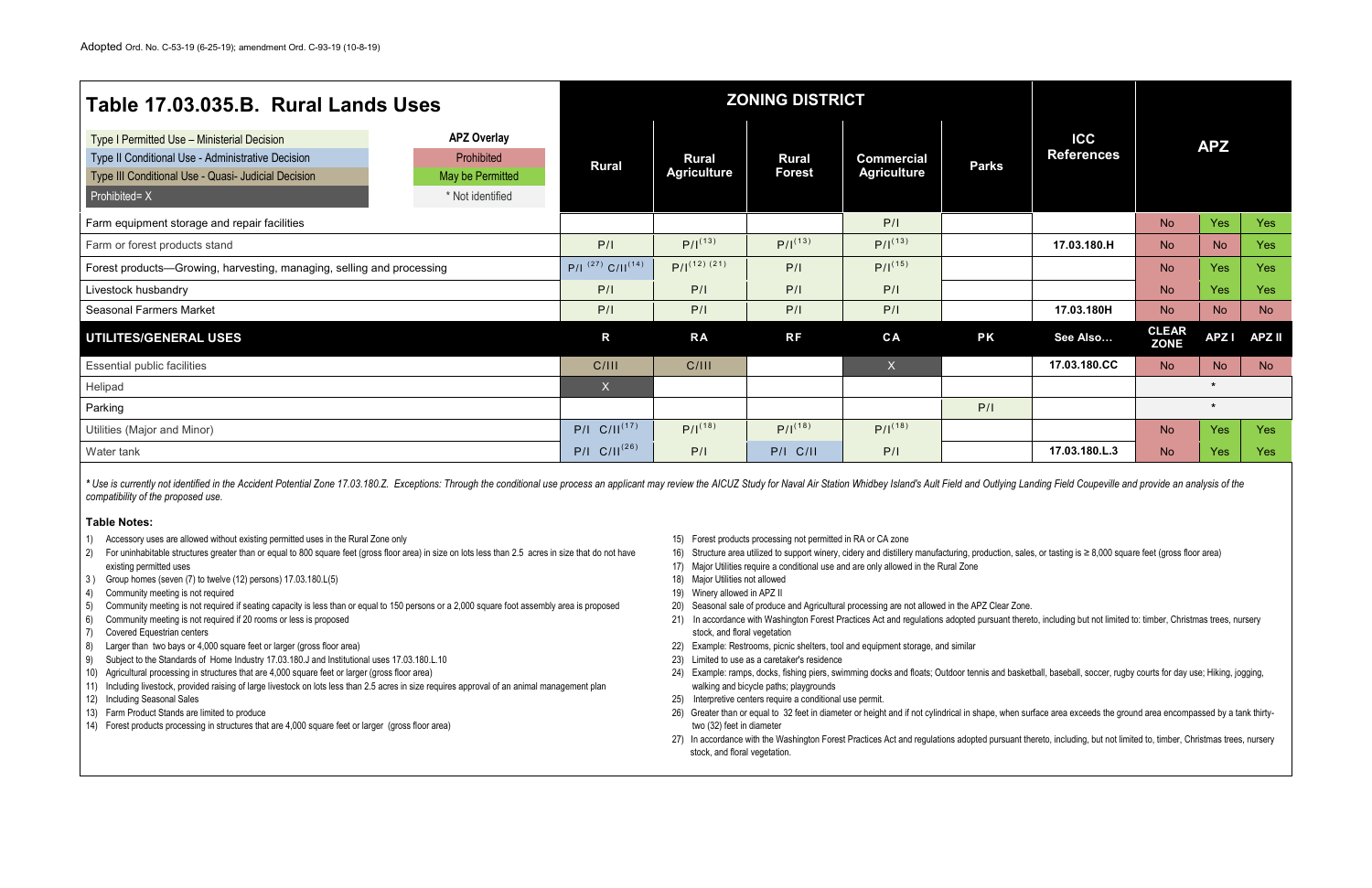C. Rural Areas of More Intensive Development (RAID) Use Table. Uses in the RAID zoning districts - Rural Residential (RR), Rural Center (RC), Rural Village (RV), Rural Service (RS), Camano Gateway Village (CGV), Airport (A Light Manufacturing (LM) – shall be as shown in Table 17.03.035.C.

| Table 17.03.035.C. RAID Uses                                                                     |                                      |                             |                                      |                                   | <b>ZONING DISTRICT</b>               |                            |                                   |                     |                                 |                             |             |                     |
|--------------------------------------------------------------------------------------------------|--------------------------------------|-----------------------------|--------------------------------------|-----------------------------------|--------------------------------------|----------------------------|-----------------------------------|---------------------|---------------------------------|-----------------------------|-------------|---------------------|
| Type I Permitted Use - Ministerial Decision<br>Type II Conditional Use - Administrative Decision | <b>APZ Overlay</b><br>Prohibited     | <b>Rural</b><br>Residential | <b>Rural</b><br>Center <sup>**</sup> | <b>Rural</b><br><b>Village</b>    | <b>Camano Gateway</b><br>Village**** | <b>Rural</b><br>Service*** | Light<br><b>Manufactur</b><br>ing | <b>Airport</b>      | <b>ICC</b><br><b>References</b> |                             | <b>APZ</b>  |                     |
| Type III Conditional Use - Quasi- Judicial Decision<br>Prohibited= X                             | May be Permitted<br>* Not identified | 17.03.070                   | 17.03.120                            | 17.03.130                         | 17.03.135                            | 17.03.140                  | 17.03.145                         | 17.03.150           |                                 |                             |             |                     |
| <b>RESIDENTIAL USES</b>                                                                          |                                      | <b>RR</b>                   | <b>RC</b>                            | <b>RV</b>                         | <b>CGV</b>                           | <b>RS</b>                  | <b>LM</b>                         | <b>AP</b>           | See Also                        | <b>CLEAR</b><br><b>ZONE</b> | <b>APZI</b> | <b>APZ II</b>       |
| Accessory living quarters                                                                        |                                      | P/I                         |                                      |                                   |                                      |                            |                                   |                     | 17.03.180.I                     | <b>No</b>                   | <b>No</b>   | Yes                 |
| Accessory uses or buildings                                                                      |                                      | $P/I^{(1)}$                 | $P/I$ $C/II^{(2)}$                   | $P/I$ $C/II^{(3)}$                | $P/I$ $C/II^{(3)}$                   | P/I                        | P/I                               | $P/I$ $C/II^{(3)}$  |                                 | <b>No</b>                   | <b>Yes</b>  | Yes                 |
| Duplex, triplex or fourplex                                                                      |                                      | P/I                         |                                      |                                   |                                      |                            |                                   |                     |                                 |                             | $\star$     |                     |
| Group home                                                                                       |                                      | $P/I$ $C/II^{(4)}$          | $P/I$ $C/II^{(2,6)}$                 | $P/I$ $C/II^{(3)}$                |                                      |                            |                                   |                     | 17.03.180.L(4),(5)              | <b>No</b>                   | <b>No</b>   | <b>No</b>           |
| Guest cottage                                                                                    |                                      | $P/I^{(5)}$                 |                                      |                                   |                                      |                            |                                   |                     | 17.03.180.I                     | <b>No</b>                   | <b>No</b>   | Yes                 |
| Mixed use                                                                                        |                                      |                             | $P/I$ $C/II^{(2,6)}$                 | $P/I^{(20)}$<br>$C/II^{(3)}$      | $P/I$ $C/II^{(3,6)}$                 | $P/I^{(7)}$                |                                   |                     |                                 | <b>No</b>                   | <b>No</b>   | <b>No</b>           |
| Mobile homes                                                                                     |                                      | P/I                         |                                      |                                   |                                      |                            |                                   |                     | 17.03.180.N                     | <b>No</b>                   | <b>Yes</b>  | <b>Yes</b>          |
| Multi-family                                                                                     |                                      |                             | $P/I$ $C/II^{(2,6)}$                 |                                   |                                      |                            |                                   |                     |                                 |                             | *           |                     |
| Single family                                                                                    |                                      | P/I                         | X                                    | $P/I$ $C/II^{(3)}$                |                                      |                            |                                   | $C/II^{(2)}$<br>P/I | 17.03.180.O                     | <b>No</b>                   | <b>Yes</b>  | Yes                 |
| <b>COMMERCIAL AND RECREATIONAL USES</b>                                                          |                                      | <b>RR</b>                   | <b>RC</b>                            | <b>RV</b>                         | <b>CGV</b>                           | <b>RS</b>                  | <b>LM</b>                         | <b>AP</b>           | See Also                        | <b>CLEAR</b><br><b>ZONE</b> | <b>APZI</b> | <b>APZII</b>        |
| Home occupation                                                                                  |                                      | P/I                         |                                      |                                   |                                      |                            |                                   |                     | 17.03.180.K                     | <b>No</b>                   | <b>No</b>   | Yes                 |
| Airport facilities                                                                               |                                      |                             |                                      |                                   |                                      |                            |                                   | $P/I$ $C/II^{(2)}$  |                                 |                             | *           |                     |
| <b>Banking and financial services</b>                                                            |                                      |                             | $P/I$ $C/II^{(2)}$                   | $P/I$ $C/II^{(3)}$                |                                      |                            |                                   |                     |                                 | <b>No</b>                   | <b>No</b>   | Yes <sup>(18)</sup> |
| Bed and breakfast inn                                                                            |                                      | C/II                        |                                      |                                   |                                      |                            |                                   |                     | 17.03.180.B                     | <b>No</b>                   | <b>No</b>   | <b>No</b>           |
| Bed and breakfast room                                                                           |                                      | P/I                         |                                      |                                   |                                      |                            |                                   |                     | 17.03.180.J                     | <b>No</b>                   | <b>No</b>   | Yes                 |
| Cultural center                                                                                  |                                      |                             | $P/I$ $C/II^{(2)}$                   | $P/I^{(8)}$ C/II <sup>(3,8)</sup> |                                      |                            |                                   |                     |                                 | <b>No</b>                   | <b>No</b>   | <b>No</b>           |
| Eating and drinking establishment                                                                |                                      |                             | $P/I$ $C/II^{(2)}$                   | $P/I$ $C/II^{(3)}$                | $P/I^{(9)}$ C/II <sup>(3,9)</sup>    | P/I                        |                                   | $P/I$ $C/II^{(2)}$  |                                 | <b>No</b>                   | <b>No</b>   | <b>No</b>           |
| <b>Entertainment uses</b>                                                                        |                                      |                             | $P/I$ $C/II^{(2)}$                   |                                   |                                      |                            |                                   |                     |                                 |                             | $\ast$      |                     |
| Finance, real estate and banking services                                                        |                                      |                             | $P/I$ $C/II^{(2)}$                   | $P/I$ $C/II3$                     | $P/I$ $C/II^{(3)}$                   |                            |                                   |                     |                                 | <b>No</b>                   | <b>No</b>   | Yes <sup>(18)</sup> |
| Helipads                                                                                         |                                      | $\mathsf{X}^{\top}$         |                                      |                                   |                                      |                            |                                   |                     |                                 |                             | $\star$     |                     |
| Junk and salvage yards                                                                           |                                      |                             | $\mathsf{X}$                         |                                   |                                      |                            |                                   | C/II                | 17.03.180.M                     |                             | $\star$     |                     |
| Light manufacturing                                                                              |                                      |                             | $P/I$ $C/II^{(2)}$                   |                                   |                                      |                            | P/I                               | $P/I$ $C/II^{(2)}$  |                                 |                             | $\star$     |                     |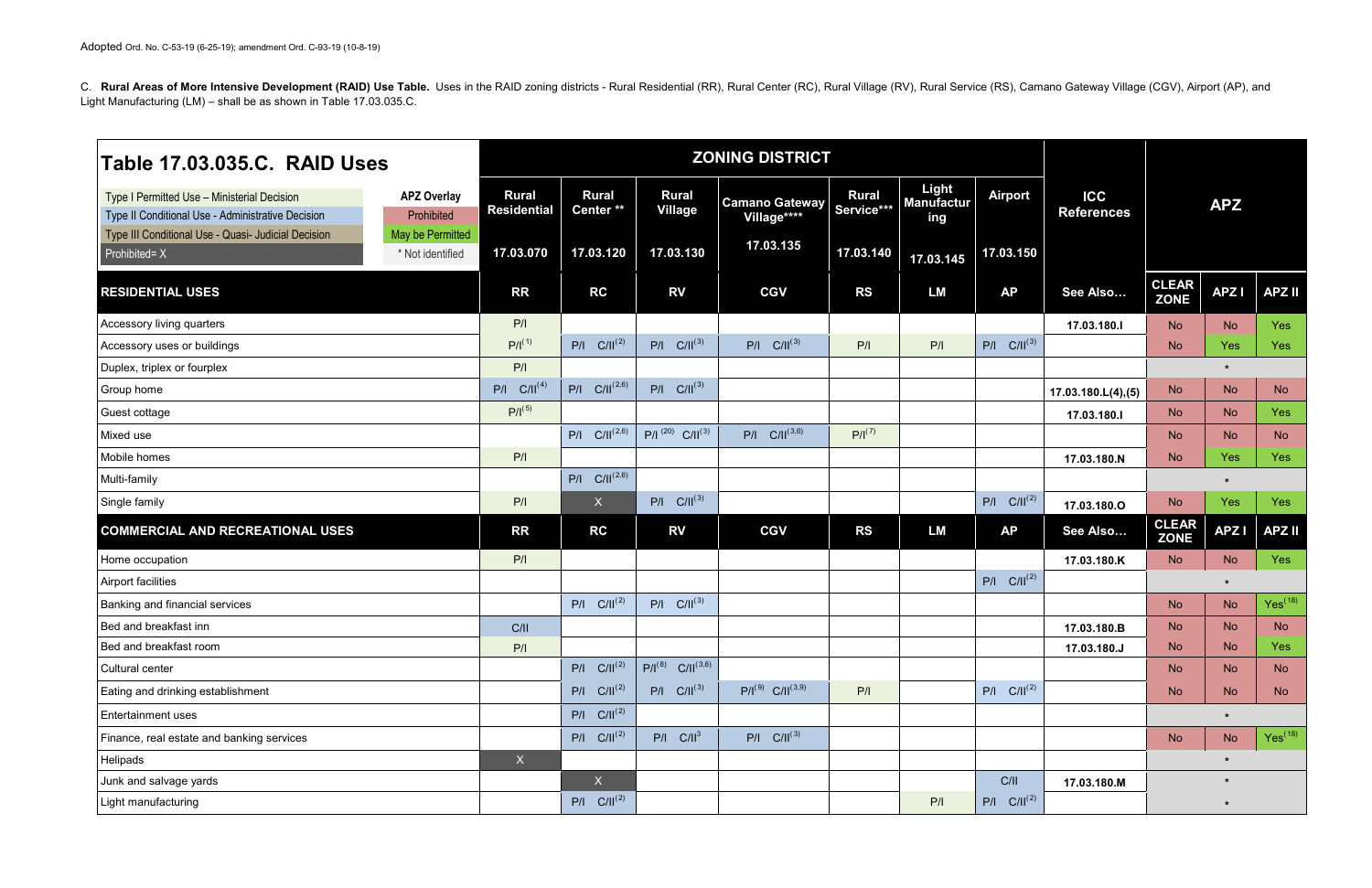| Table 17.03.035.C. RAID Uses                                                                     |                                      |                                    |                                      |                                | <b>ZONING DISTRICT</b>                       |                            |                                   |                     |                                 |                             |             |               |
|--------------------------------------------------------------------------------------------------|--------------------------------------|------------------------------------|--------------------------------------|--------------------------------|----------------------------------------------|----------------------------|-----------------------------------|---------------------|---------------------------------|-----------------------------|-------------|---------------|
| Type I Permitted Use - Ministerial Decision<br>Type II Conditional Use - Administrative Decision | <b>APZ Overlay</b><br>Prohibited     | <b>Rural</b><br><b>Residential</b> | <b>Rural</b><br>Center <sup>**</sup> | <b>Rural</b><br><b>Village</b> | <b>Camano Gateway</b><br>Village****         | <b>Rural</b><br>Service*** | Light<br><b>Manufactur</b><br>ing | <b>Airport</b>      | <b>ICC</b><br><b>References</b> |                             | <b>APZ</b>  |               |
| Type III Conditional Use - Quasi- Judicial Decision<br>Prohibited= X                             | May be Permitted<br>* Not identified | 17.03.070                          | 17.03.120                            | 17.03.130                      | 17.03.135                                    | 17.03.140                  |                                   | 17.03.150           |                                 |                             |             |               |
| Marijuana producer and/or processor                                                              |                                      | $\mathsf X$                        |                                      |                                |                                              | P/I C/II                   | 17.03.145<br>P/I C/II             | P/I C/II            | 17.03.180.BB                    | <b>No</b>                   | Yes         | Yes           |
| Marijuana retail                                                                                 |                                      |                                    | $C/II(^{2)}$                         | $C/II^{(3)}$                   | $C/II^{(3)}$                                 | C/II                       |                                   |                     | 17.03.180.BB                    | <b>No</b>                   | <b>No</b>   | <b>No</b>     |
| Mini storage                                                                                     |                                      |                                    | $P/I$ $C/II(^{2)}$                   |                                |                                              |                            |                                   |                     | 17.03.180.C                     | <b>No</b>                   | <b>Yes</b>  | <b>Yes</b>    |
| Office uses                                                                                      |                                      |                                    | $P/I$ $C/II^{(2)}$                   |                                | $P/I$ $C/II^{(3)}$                           |                            |                                   |                     |                                 |                             |             |               |
| Overnight lodging                                                                                |                                      |                                    | $P/I$ $C/II^{(2)}$                   |                                | $P/ ^{(21)}$<br>$C/  ^{(21)(3)}C/   ^{(21)}$ |                            |                                   |                     | 17.03.180.AA                    |                             |             |               |
| Public/community boat launch                                                                     |                                      | C/II                               |                                      |                                |                                              |                            |                                   |                     |                                 | <b>No</b>                   | <b>Yes</b>  | Yes           |
| Remote tasting room                                                                              |                                      |                                    | $P/I$ $C/II^{(2)}$                   | $P/I$ $C/II^{(3)}$             | $P/I$ $C/II^{(3)}$                           | P/I                        |                                   | $P/I$ $C/II^{(2)}$  |                                 |                             |             |               |
| Research and development uses                                                                    |                                      |                                    | $P/I$ $C/II^{(2)}$                   |                                |                                              |                            | P/I                               | $P/I$ $C/II^{(2)}$  |                                 |                             | $\star$     |               |
| Retail sales and services                                                                        |                                      |                                    | $P/I$ $C/II^{(2)}$                   | $P/I$ $C/II^{(3)}$             | $P/I^{(10)}$<br>$C/  ^{(3,11)}$              | P/I                        |                                   |                     |                                 | <b>No</b>                   | <b>No</b>   | <b>No</b>     |
| Special event, rural commercial event                                                            |                                      | $P/I^{(12)}$                       | $P/I$ $C/II^{(2)}$                   | $P/I$ $C/II^{(3)}$             | $P/I$ $C/II^{(3)}$                           | C/II                       |                                   | $C/II^{(2)}$<br>P/I | 17.03.180.EE                    |                             | $\star$     |               |
| Storage, outdoor and mini storage                                                                |                                      |                                    | $P/I$ $C/II^{(2)}$                   |                                |                                              |                            | P/I                               | $P/I$ $C/II^{(2)}$  | 17.03.180.M                     | <b>No</b>                   | <b>Yes</b>  | Yes           |
| Temporary uses                                                                                   |                                      | P/I                                | $P/I$ $C/II^{(2)}$                   | $P/I$ $C/II^{(3)}$             | $P/I$ $C/II^{(3)}$                           |                            |                                   | $P/I$ $C/II^{(2)}$  | 17.03.180.V,<br>17.03.200       | <b>No</b>                   | <b>No</b>   | <b>Yes</b>    |
| Veterinary clinic                                                                                |                                      |                                    | $P/I$ $C/II^{(2)}$                   | $P/I$ $C/II^{(3)}$             | $P/I$ $C/II^{(3)}$                           |                            |                                   |                     |                                 | <b>No</b>                   | <b>No</b>   | <b>No</b>     |
| Warehouses                                                                                       |                                      |                                    | $P/I$ $C/II^{(2)}$                   |                                |                                              |                            | P/I                               | $C/II^{(2)}$<br>P/I |                                 |                             |             |               |
| <b>AGRICULTURE AND FORESTRY USES</b>                                                             |                                      | <b>RR</b>                          | <b>RC</b>                            | <b>RV</b>                      | <b>CGV</b>                                   | <b>RS</b>                  | <b>LM</b>                         | <b>AP</b>           | See Also                        | <b>CLEAR</b><br><b>ZONE</b> | <b>APZI</b> | <b>APZ II</b> |
| Agricultural products-Growing, harvesting, managing and selling                                  |                                      | P/I                                |                                      |                                |                                              |                            |                                   |                     |                                 | Yes                         | Yes         | Yes           |
| Livestock husbandry (lots smaller than 2.5 acres require an AMP)                                 |                                      | P/I                                |                                      |                                |                                              |                            |                                   |                     |                                 | <b>No</b>                   | Yes         | Yes           |
| Lumberyards                                                                                      |                                      |                                    |                                      |                                | $P/I$ $C/II^{(3)}$                           |                            |                                   |                     |                                 |                             | $\star$     |               |
| Winery, Cidery, Brewery, Distillery facilities                                                   |                                      |                                    | $P/I$ $C/II^{(2)}$                   | $P/I$ $C/II^{(3)}$             | $P/I$ $C/II^{(3)}$                           | P/I                        |                                   | $P/I$ $C/II^{(2)}$  | 17.03.180.DD                    |                             | $\star$     |               |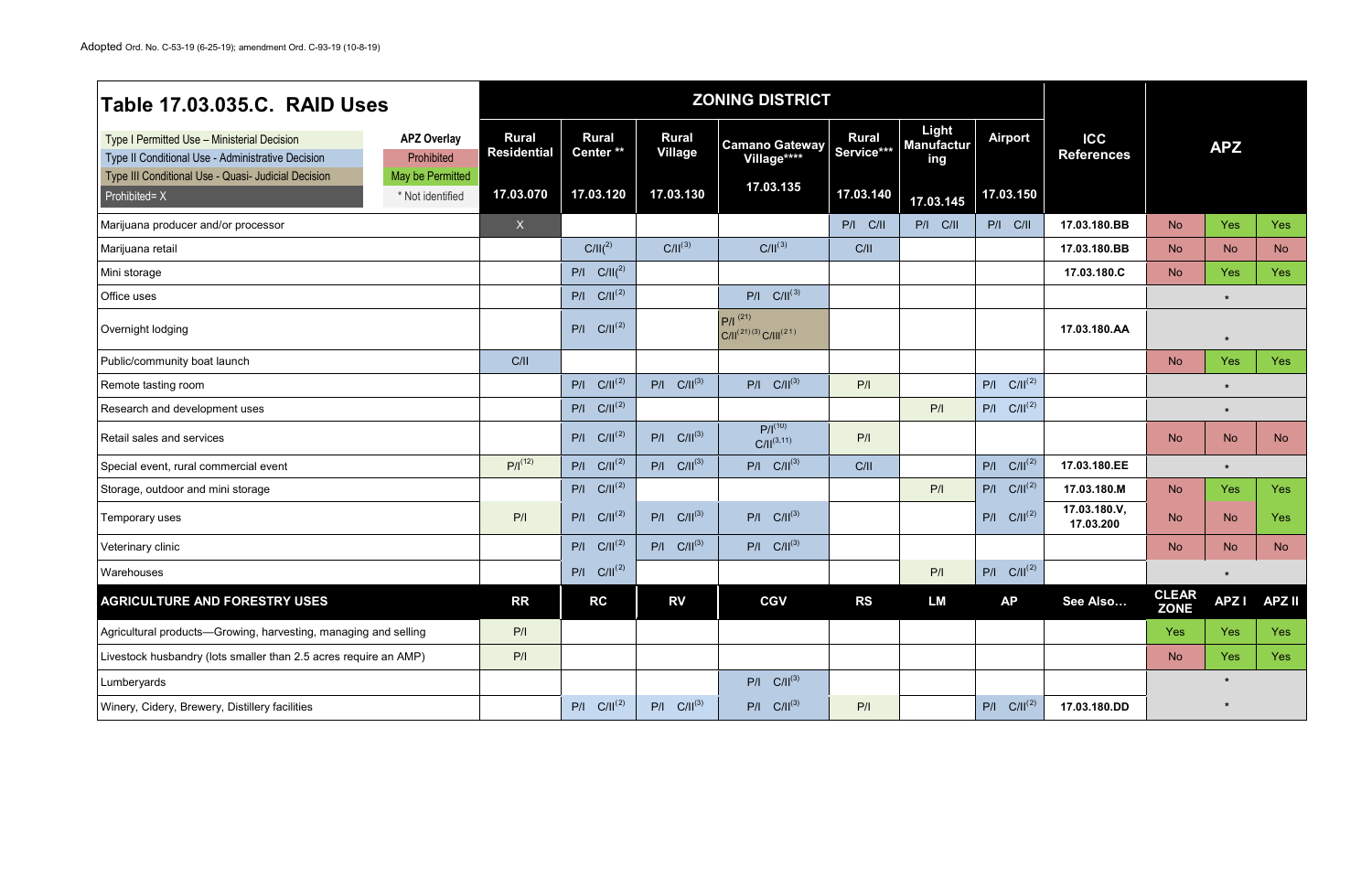| <b>Table 17.03.035.C. RAID Uses</b>                                                              |                                      |                                    |                                      |                         | <b>ZONING DISTRICT</b>               |                            |                                   |                    |                                 |                             |             |               |
|--------------------------------------------------------------------------------------------------|--------------------------------------|------------------------------------|--------------------------------------|-------------------------|--------------------------------------|----------------------------|-----------------------------------|--------------------|---------------------------------|-----------------------------|-------------|---------------|
| Type I Permitted Use - Ministerial Decision<br>Type II Conditional Use - Administrative Decision | <b>APZ Overlay</b><br>Prohibited     | <b>Rural</b><br><b>Residential</b> | <b>Rural</b><br>Center <sup>**</sup> | <b>Rural</b><br>Village | <b>Camano Gateway</b><br>Village**** | <b>Rural</b><br>Service*** | Light<br><b>Manufactur</b><br>ing | <b>Airport</b>     | <b>ICC</b><br><b>References</b> |                             | <b>APZ</b>  |               |
| Type III Conditional Use - Quasi- Judicial Decision<br>$\blacksquare$ Prohibited= X              | May be Permitted<br>* Not identified | 17.03.070                          | 17.03.120                            | 17.03.130               | 17.03.135                            | 17.03.140                  | 17.03.145                         | 17.03.150          |                                 |                             |             |               |
| <b>INSTITUTIONAL USES AND UTILITIES</b>                                                          |                                      | <b>RR</b>                          | <b>RC**</b>                          | <b>RV</b>               | <b>CGV****</b>                       | <b>RS***</b>               | <b>LM</b>                         | AP                 | See Also                        | <b>CLEAR</b><br><b>ZONE</b> | <b>APZI</b> | <b>APZ II</b> |
| Church                                                                                           |                                      | $C/III^{(13)}$                     | $P/I$ $C/II^{(2)}$                   |                         |                                      |                            |                                   |                    |                                 | <b>No</b>                   | <b>No</b>   | <b>No</b>     |
| Communication tower                                                                              |                                      | $P/I^{(15)}$                       | P/I <sup>(15)</sup> C/II             | $P/I^{(15)}$            | $P/I^{(15)}$                         | $P/I^{(15)}$               | $P/I(15)$ C/II                    | $P/I^{(15)}$       | 17.03.180.L.8                   | <b>No</b>                   | <b>No</b>   | Yes           |
| Day care centers                                                                                 |                                      | P/I                                | $P/I$ $C/II^{(2)}$                   | $P/I$ $C/II^{(3)}$      |                                      | P/I                        |                                   |                    | 17.03.180.L.6                   | <b>No</b>                   | <b>No</b>   | <b>No</b>     |
| Day care nursery (6 or fewer persons)                                                            |                                      | P/I                                |                                      |                         |                                      |                            |                                   |                    | 17.03.180.L.4                   | No                          | <b>No</b>   | <b>No</b>     |
| <b>Essential public facilities</b>                                                               |                                      |                                    | C/III                                | C/III                   | X                                    |                            | C/III                             | C/III              | 17.03.180.CC                    | <b>No</b>                   | <b>No</b>   | <b>No</b>     |
| Fire station                                                                                     |                                      | $C/II^{14}$                        | P/I C/II                             | $P/I$ $C/II$            | P/I C/II                             |                            | P/I C/II                          | P/I C/II           | 17.03.180.L.9                   | <b>No</b>                   | <b>No</b>   | Yes           |
| <b>Government services</b>                                                                       |                                      |                                    | $P/I$ $C/II^{(2)}$                   | $P/I$ $C/II^{(3)}$      | $P/I$ $C/II^{(3)}$                   |                            | P/I                               |                    |                                 | <b>No</b>                   | <b>No</b>   | $Yes^{(19)}$  |
| Health care facilities                                                                           |                                      |                                    | $P/I$ $C/II^{(2)}$                   | $P/I$ $C/II^{(3)}$      | $P/I^{(15)}C/II^{(3,16)}$            |                            |                                   |                    |                                 | <b>No</b>                   | <b>No</b>   | <b>No</b>     |
| Schools                                                                                          |                                      | $P/I^{(17)}$                       | $P/I$ $C/II^{(2)}$                   |                         |                                      |                            |                                   |                    |                                 | <b>No</b>                   | <b>No</b>   | <b>No</b>     |
| Small day care center (7 to 12 persons)                                                          |                                      | C/II                               |                                      |                         |                                      |                            |                                   |                    |                                 | <b>No</b>                   | <b>No</b>   | <b>No</b>     |
| Utilities (Major)                                                                                |                                      |                                    | C/III                                | C/III                   | X                                    |                            | C/III                             | C/III              | 17.03.180.A.11                  | <b>No</b>                   | Yes         | Yes           |
| Utilities (Minor)                                                                                |                                      | P/I                                | $P/I$ $C/II^{(2)}$                   | $P/I$ $C/II^{(3)}$      |                                      |                            | P/I                               | $P/I$ $C/II^{(2)}$ | 17.03.180.A.11                  | <b>No</b>                   | <b>Yes</b>  | Yes           |
| <b>Water tank</b>                                                                                |                                      | $P/I$ $C/II$                       | P/I                                  |                         |                                      | P/I                        | P/I                               | P/I                | 17.03.180.L.3                   | <b>No</b>                   | <b>Yes</b>  | Yes           |

\* Use is currently not identified in the Accident Potential Zone 17.03.180.Z<br>\*\* In the **Bural Center Zone** structures greater than 50,000 square feet grow

\*\* In the **Rural Center Zone** structures greater than 50,000 square feet gross floor area are prohibited

In the Rural Service Zone permitted uses are limited to 4,000 square feet gross floor area

\*\*\*\* In the **Camano Gateway Village** structures greater than 10,000 square feet are prohibited

## **Table Notes:**

1) Including lots without existing permitted uses in the RR zone (structures limited to < 800 square feet on lots < 2.5 acres)

2) Any permitted use that exceeds 12,000 square feet gross floor area is a Type II Conditional Use

3) Any permitted use that exceeds 4,000 square feet gross floor area require a Type II Conditional Use

4) Group homes (seven (7) to twelve (12) persons) 17.03.180.L(5)

5) Only allowed on parcels greater than one acre.

6) Any permitted use that exceeds 8 dwelling units

7) No more than 6 dwelling units

8) Including associate overnight lodging.

9) Except that drive-through food service is prohibited

10) Small scale retail sales and services such as boutiques, clothing stores, bakeries, ice cream shops, food markets, beauty salons, craft stores, and art galleries, except that convenience services such as gas stations, convenience stores, grocery stores and box stores are prohibited.

11) Sales of outdoor bulk goods such as bark, topsoil, and rock.

12) Rural residential is limited to Special Events per 17.03.180.EE

13) On RR Zone property located within a Residential RAID contiguous to a Mixed Use RAID or Non-municipal UGA, except that a community meeting is not required if seating capacity is no more than 150 or fewer persons or a 2,000 square foot assembly area is proposed.

- 14) Always a Conditional use in the Rural Residential
- 15) Limited to the standards for roof-mounted wireless communication antenna arrays found in 17.03.180.L.8.c
- 16) Camano Gateway Village is limited to Small scale health care services
- 17) Public and private (1 to 6 students) consolidate with schools
- 18) Less than or equal to .22 Floor Area Ratio
- 19) Less than or equal to .24 Floor Area Ratio
- 20) With residential not to exceed eight (8) dwelling units per lot or parcel in a mixed-use building
- 21) Not to exceed 20 units per acre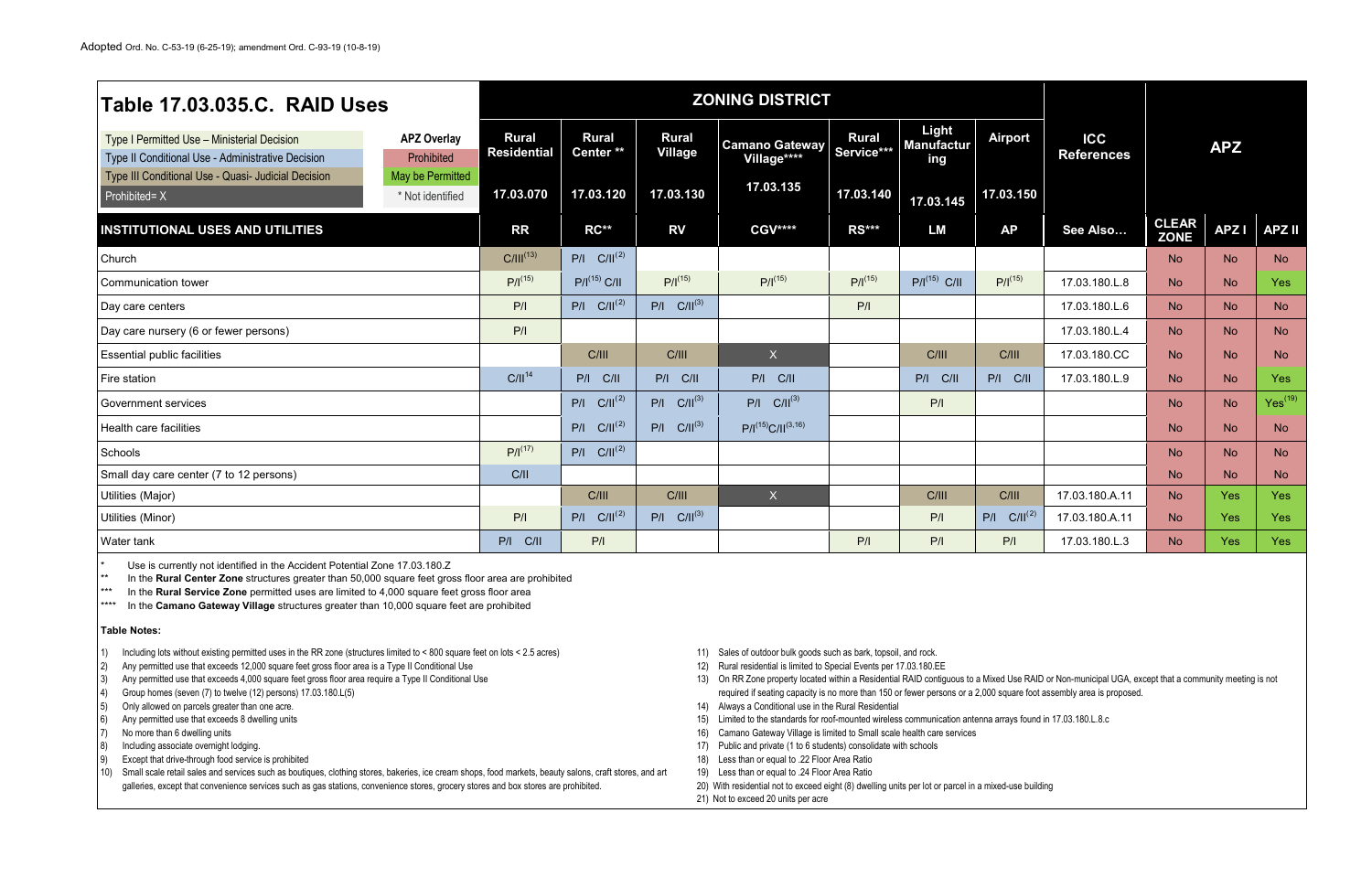D. Municipal Urban Growth Areas Use Table. Uses for properties in the Oak Harbor and Langley Urban Growth Areas, but not incorporated into the city limits, shall be as shown in Table 17.03.035.D; properties in the Oak Harb Residential (OH-R), Oak Harbor Industrial (OH-I), Oak Harbor Highway Service Commercial (OH-HSC), Oak Harbor Planned Business Park (OH-PBP), Oak Harbor Planned Industrial Park (OH-PIP), and UGA Langley (UGA-L) zoning distr For uses inside the Freeland Non-Municipal Urban Growth Area, see ICC 17.06.

|                                                                                                                                                         |                                                |                    | <b>ZONING DISTRICT</b> |                                  |                                   |                                     |                    |                                 |                   |
|---------------------------------------------------------------------------------------------------------------------------------------------------------|------------------------------------------------|--------------------|------------------------|----------------------------------|-----------------------------------|-------------------------------------|--------------------|---------------------------------|-------------------|
| Table 17.03.035.D. UGA Uses                                                                                                                             |                                                |                    |                        | <b>Oak Harbor UGA</b>            |                                   |                                     | <b>Langley UGA</b> |                                 |                   |
| Type I Permitted Use - Ministerial Decision<br>Type II Conditional Use - Administrative Decision<br>Type III Conditional Use - Quasi- Judicial Decision | <b>APZ Overlay</b><br>See ICC<br>17.03.180.Z.3 | <b>Residential</b> | <b>Industrial</b>      | <b>Highway</b><br><b>Service</b> | <b>Planned</b><br><b>Business</b> | <b>Planned</b><br><b>Industrial</b> |                    | <b>ICC</b><br><b>References</b> | <b>APZ</b>        |
| Prohibited= X                                                                                                                                           |                                                | 17.03.081          | 17.03.082              | <b>Commercial</b><br>17.03.083   | Park<br>17.03.084                 | <b>Park</b><br>17.03.086            | 17.03.085          |                                 |                   |
| <b>RESIDENTIAL USES</b>                                                                                                                                 |                                                | OH-R               | OH-I                   | <b>OH-HSC</b>                    | <b>OH-PBP</b>                     | <b>OH-PIP</b>                       | <b>UGA-L</b>       | See Also                        | ICC 17.03.180.Z.2 |
| Accessory uses or buildings                                                                                                                             |                                                | P/I                | $P/I^{(16)}$           | $P/I$ $C/II^{(1)}$               | C/II                              | C/II                                | P/I                |                                 |                   |
| Adult family home                                                                                                                                       |                                                |                    |                        |                                  |                                   |                                     | P/I                |                                 |                   |
| Foster homes                                                                                                                                            |                                                | C/II               |                        |                                  |                                   |                                     | P/I                |                                 |                   |
| Group home                                                                                                                                              |                                                | C/III              |                        |                                  |                                   |                                     | C/III              | 17.03.180.L(4),(5)              |                   |
| Guest cottage or accessory dwelling unit                                                                                                                |                                                | P/I                |                        |                                  |                                   |                                     | P/I                | 17.03.180.1                     |                   |
| Senior retirement facility                                                                                                                              |                                                | C/III              |                        |                                  |                                   |                                     | C/III              |                                 |                   |
| Single family detached dwellings                                                                                                                        |                                                | P/I                |                        |                                  |                                   |                                     | P/I                |                                 |                   |
| <b>INSTITUTIONAL USES</b>                                                                                                                               |                                                | OH-R               | OH-I                   | <b>OH-HSC</b>                    | <b>OH-PBP</b>                     | <b>OH-PIP</b>                       | <b>UGA-L</b>       | See Also                        | ICC 17.03.180.Z.2 |
| Churches                                                                                                                                                |                                                | C/III              |                        |                                  |                                   |                                     | C/III              | 17.03.180.L.1                   |                   |
| Day care centers                                                                                                                                        |                                                | C/III              |                        |                                  |                                   |                                     | C/III              | 17.03.180.L                     |                   |
| Day care nursery                                                                                                                                        |                                                | P/I                |                        |                                  |                                   |                                     | P/I                | 17.03.180.L(4)                  |                   |
| Fire station                                                                                                                                            |                                                | C/II               |                        |                                  |                                   |                                     | C/II               | 17.03.180.L(9)                  |                   |
| Governmental services                                                                                                                                   |                                                |                    |                        | $P/I$ $C/II1$                    |                                   |                                     |                    |                                 |                   |
| Gun club and shooting range                                                                                                                             |                                                |                    |                        |                                  |                                   | C/II                                |                    | 17.03.180.T(6)                  |                   |
| Libraries and museums                                                                                                                                   |                                                | C/III              |                        |                                  |                                   |                                     | C/III              |                                 |                   |
| Nursing homes                                                                                                                                           |                                                | C/III              |                        |                                  |                                   |                                     | C/III              |                                 |                   |
| Overnight lodging                                                                                                                                       |                                                |                    |                        |                                  |                                   | C/II                                |                    |                                 |                   |
| Private or public schools                                                                                                                               |                                                | C/III              |                        |                                  |                                   |                                     | C/III              | 17.03.180.L(2)                  |                   |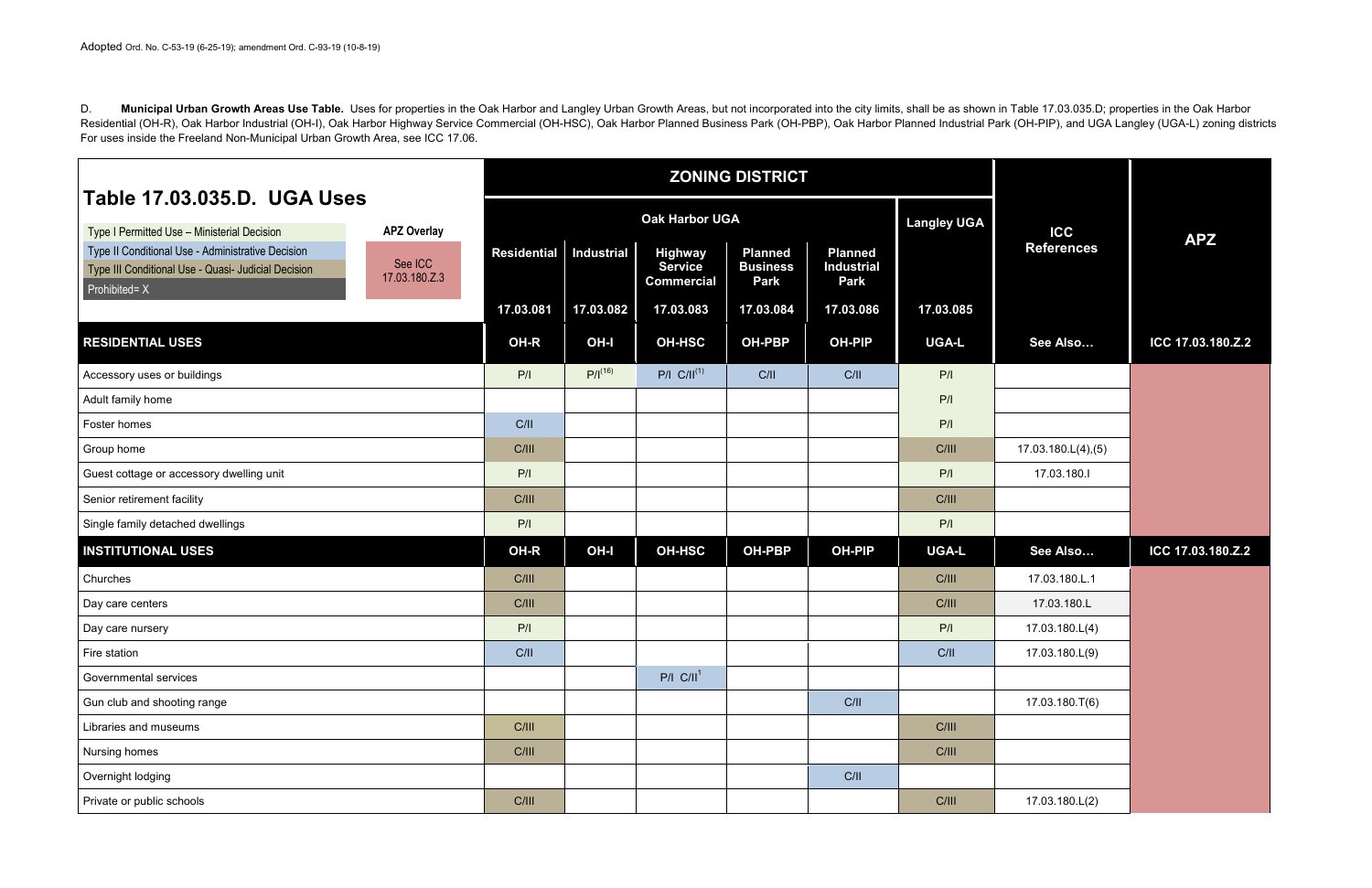|                                                                                                                           |                          |                    | <b>ZONING DISTRICT</b> |                                                       |                                                  |                                                    |                    |                   |                   |
|---------------------------------------------------------------------------------------------------------------------------|--------------------------|--------------------|------------------------|-------------------------------------------------------|--------------------------------------------------|----------------------------------------------------|--------------------|-------------------|-------------------|
| Table 17.03.035.D. UGA Uses<br>Type I Permitted Use - Ministerial Decision                                                | <b>APZ Overlay</b>       |                    |                        | <b>Oak Harbor UGA</b>                                 |                                                  |                                                    | <b>Langley UGA</b> | <b>ICC</b>        |                   |
| Type II Conditional Use - Administrative Decision<br>Type III Conditional Use - Quasi- Judicial Decision<br>Prohibited= X | See ICC<br>17.03.180.Z.3 | <b>Residential</b> | <b>Industrial</b>      | <b>Highway</b><br><b>Service</b><br><b>Commercial</b> | <b>Planned</b><br><b>Business</b><br><b>Park</b> | <b>Planned</b><br><b>Industrial</b><br><b>Park</b> |                    | <b>References</b> | <b>APZ</b>        |
|                                                                                                                           |                          | 17.03.081          | 17.03.082              | 17.03.083                                             | 17.03.084                                        | 17.03.086                                          | 17.03.085          |                   |                   |
| COMMERCIAL, MANUFACTURING AND INDUSTRIAL USES                                                                             |                          | OH-R               | OH-I                   | <b>OH-HSC</b>                                         | <b>OH-PBP</b>                                    | OH-PIP                                             | <b>UGA-L</b>       | See Also          | ICC 17.03.180.Z.2 |
| Home occupation                                                                                                           |                          | $P/I^{(7)}$        |                        |                                                       |                                                  |                                                    | $P/I^{(7)}$        | 17.03.180.K       |                   |
| Assembly, manufacture, packaging, compounding or treatment of articles or<br>merchandise                                  |                          |                    |                        |                                                       | $C/II^{(2)}$                                     | $C/II^{(2)}$                                       |                    |                   |                   |
| Assembly, manufacture, rebuilding, compounding, processing, preparation, or<br>treatment                                  |                          |                    | $P/I^{(3)(16)}$        |                                                       |                                                  |                                                    |                    |                   |                   |
| Auto repair                                                                                                               |                          |                    |                        |                                                       |                                                  | $C/II^{(4)}$                                       |                    |                   |                   |
| Automobile sales and service                                                                                              |                          |                    |                        | $P/I^{(5)}$ C/II <sup>(1,5)</sup>                     |                                                  |                                                    |                    |                   |                   |
| Bed and breakfast inn                                                                                                     |                          | C/II               |                        |                                                       |                                                  |                                                    | C/II               | 17.03.180.B       |                   |
| Bed and breakfast room                                                                                                    |                          | P/I                |                        |                                                       |                                                  |                                                    | P/I                | 17.03.180.J       |                   |
| Bedding, carpet and pillow manufacture, cleaning and renovating                                                           |                          |                    | $P/I^{(16)}$           |                                                       |                                                  |                                                    |                    |                   |                   |
| Boat sales and boat repair                                                                                                |                          |                    |                        | $C/II^{(1)}$<br>P/I                                   |                                                  |                                                    |                    |                   |                   |
| Bottling and processing of non-alcoholic beverages                                                                        |                          |                    | $P/I^{(6)(16)}$        |                                                       |                                                  |                                                    |                    |                   |                   |
| Canning, processing and freezing of fruit and vegetables                                                                  |                          |                    | $P/I^{(16)}$           |                                                       |                                                  |                                                    |                    |                   |                   |
| Cement and asphalt plants                                                                                                 |                          |                    | C/III                  |                                                       |                                                  |                                                    |                    |                   |                   |
| Cold storage plants                                                                                                       |                          |                    | $P/I^{(16)}$           |                                                       |                                                  |                                                    |                    |                   |                   |
| Drive-in banks                                                                                                            |                          |                    |                        | $C/II^{(1)}$<br>P/I                                   |                                                  |                                                    |                    |                   |                   |
| Electroplating                                                                                                            |                          |                    | C/III                  |                                                       |                                                  |                                                    |                    |                   |                   |
| Feed and seed store, retail or wholesale                                                                                  |                          |                    |                        |                                                       |                                                  | C/II                                               |                    |                   |                   |
| Food and drug processing                                                                                                  |                          |                    | $P/I^{(16)}$           |                                                       |                                                  |                                                    |                    |                   |                   |
| Lumber yard                                                                                                               |                          |                    |                        |                                                       |                                                  | C/II                                               |                    |                   |                   |
| Machine, welding, or metal working shop                                                                                   |                          |                    | $P/I^{(9)(16)}$        |                                                       |                                                  |                                                    |                    |                   |                   |
| Manufacture and assembly of light and small items made from previously<br>prepared materials                              |                          |                    | $P/I^{(10)(16)}$       |                                                       |                                                  |                                                    |                    |                   |                   |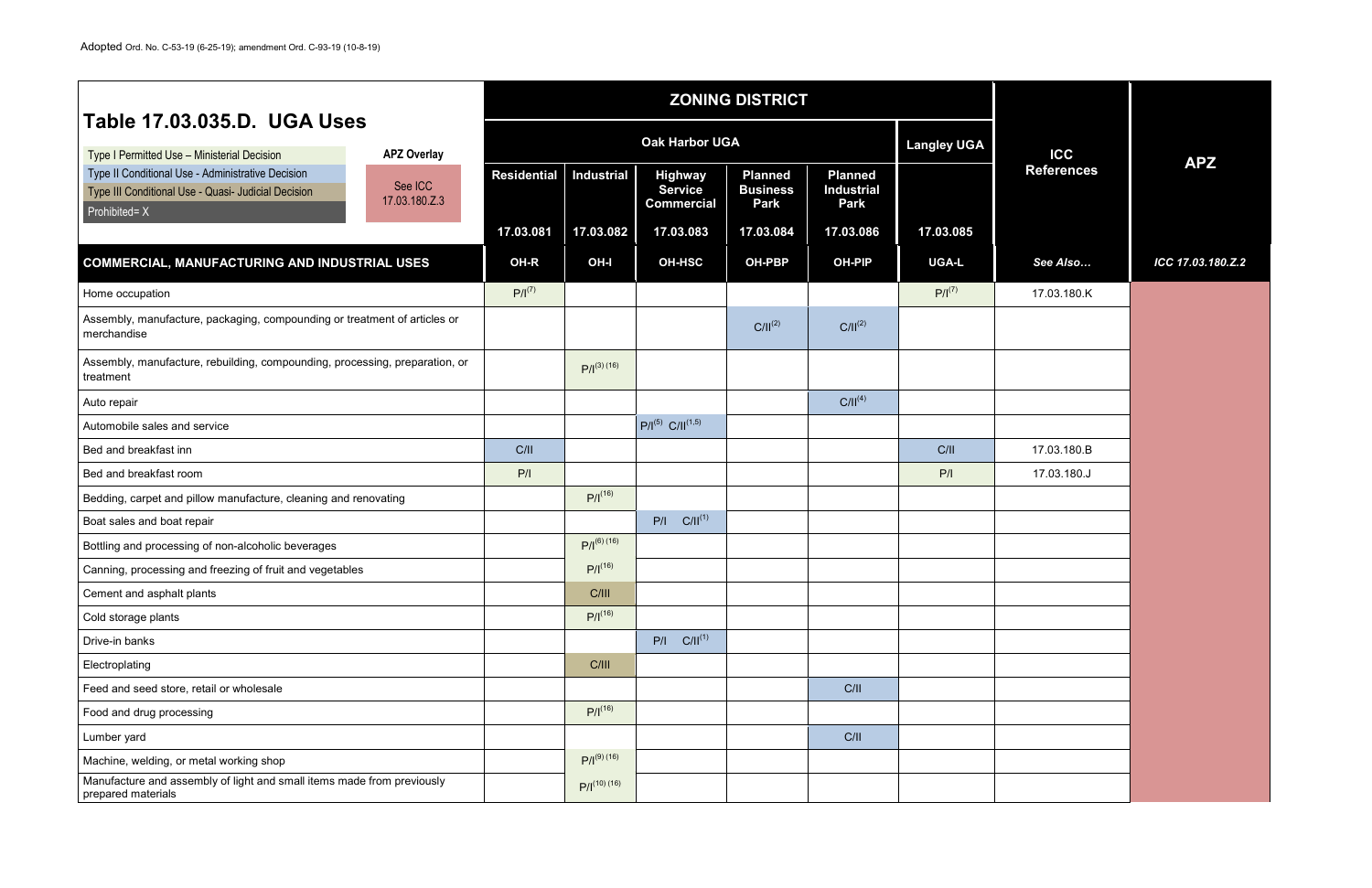|                                                                                                                           |                          |                    | <b>ZONING DISTRICT</b> |                                                       |                                                  |                                             |                    |                   |            |
|---------------------------------------------------------------------------------------------------------------------------|--------------------------|--------------------|------------------------|-------------------------------------------------------|--------------------------------------------------|---------------------------------------------|--------------------|-------------------|------------|
| Table 17.03.035.D. UGA Uses<br>Type I Permitted Use - Ministerial Decision                                                | <b>APZ Overlay</b>       |                    |                        | <b>Oak Harbor UGA</b>                                 |                                                  |                                             | <b>Langley UGA</b> | <b>ICC</b>        |            |
| Type II Conditional Use - Administrative Decision<br>Type III Conditional Use - Quasi- Judicial Decision<br>Prohibited= X | See ICC<br>17.03.180.Z.3 | <b>Residential</b> | <b>Industrial</b>      | <b>Highway</b><br><b>Service</b><br><b>Commercial</b> | <b>Planned</b><br><b>Business</b><br><b>Park</b> | <b>Planned</b><br><b>Industrial</b><br>Park |                    | <b>References</b> | <b>APZ</b> |
|                                                                                                                           |                          | 17.03.081          | 17.03.082              | 17.03.083                                             | 17.03.084                                        | 17.03.086                                   | 17.03.085          |                   |            |
| Manufacture or processing of non-durable goods                                                                            |                          |                    | $C/III^{(11)}$         |                                                       |                                                  |                                             |                    |                   |            |
| Manufacturing, processing and packaging                                                                                   |                          |                    |                        |                                                       | $C/II^{(15)}$                                    | $C/II^{(15)}$                               |                    |                   |            |
| Marijuana producer                                                                                                        |                          |                    | $P/I^{(16)}$           |                                                       |                                                  |                                             |                    | 17.03.180.BB      |            |
| Marijuana producer and/or processor                                                                                       |                          |                    | C/II C/III             |                                                       |                                                  | C/II                                        |                    | 17.03.180.BB      |            |
| Marine craft, equipment and supply sales, and repair and service of small craft                                           |                          |                    |                        |                                                       |                                                  | C/II                                        |                    |                   |            |
| Metal fabrication and boiler or tank works                                                                                |                          |                    | C/III                  |                                                       |                                                  |                                             |                    |                   |            |
| Mixing plants for concrete or paving material                                                                             |                          |                    | C/III                  |                                                       |                                                  |                                             |                    |                   |            |
| Nursery and landscape material including greenhouses                                                                      |                          |                    |                        |                                                       |                                                  | C/II                                        |                    |                   |            |
| Off-site hazardous waste treatment and storage facilities                                                                 |                          |                    | $C/III^{(12)}$         |                                                       |                                                  |                                             |                    |                   |            |
| Organizational Headquarters and or administrative offices                                                                 |                          |                    |                        |                                                       | C/II                                             | C/II                                        |                    |                   |            |
| Oxygen manufacture and/or storage                                                                                         |                          |                    | C/III                  |                                                       |                                                  |                                             |                    |                   |            |
| Plumbing shop                                                                                                             |                          |                    |                        |                                                       |                                                  | C/II                                        |                    |                   |            |
| Printing, publishing and book binding                                                                                     |                          |                    |                        |                                                       | C/II                                             | C/II                                        |                    |                   |            |
| Private club, lodge, convent, social or recreational building or community<br>assembly hall                               |                          |                    |                        |                                                       |                                                  | $C/II^{(13)}$                               |                    |                   |            |
| Produce stand                                                                                                             |                          |                    | C/III                  |                                                       |                                                  |                                             |                    |                   |            |
| Real estate sales and governmental services                                                                               |                          |                    |                        | $P/I$ $C/II$ <sup>(1)</sup>                           |                                                  |                                             |                    |                   |            |
| Restaurants                                                                                                               |                          |                    |                        | $P/I$ $C/II^{(1)}$                                    |                                                  |                                             |                    |                   |            |
| Retail sales and services                                                                                                 |                          |                    | $P/I^{(16)}$           |                                                       |                                                  | C/II                                        |                    |                   |            |
| Rodenticide, insecticide and pesticide mixing plants                                                                      |                          |                    | C/III                  |                                                       |                                                  |                                             |                    |                   |            |
| Scientific research, testing and experimental development laboratories                                                    |                          |                    |                        |                                                       | C/II                                             | C/II                                        |                    |                   |            |
| Self-storage warehouse                                                                                                    |                          |                    |                        | $P/I$ $C/II^{(1)}$                                    |                                                  |                                             |                    |                   |            |
| Sign shop                                                                                                                 |                          |                    |                        |                                                       |                                                  | C/II                                        |                    |                   |            |
| Social service facilities                                                                                                 |                          |                    |                        |                                                       |                                                  |                                             | C/III              |                   |            |